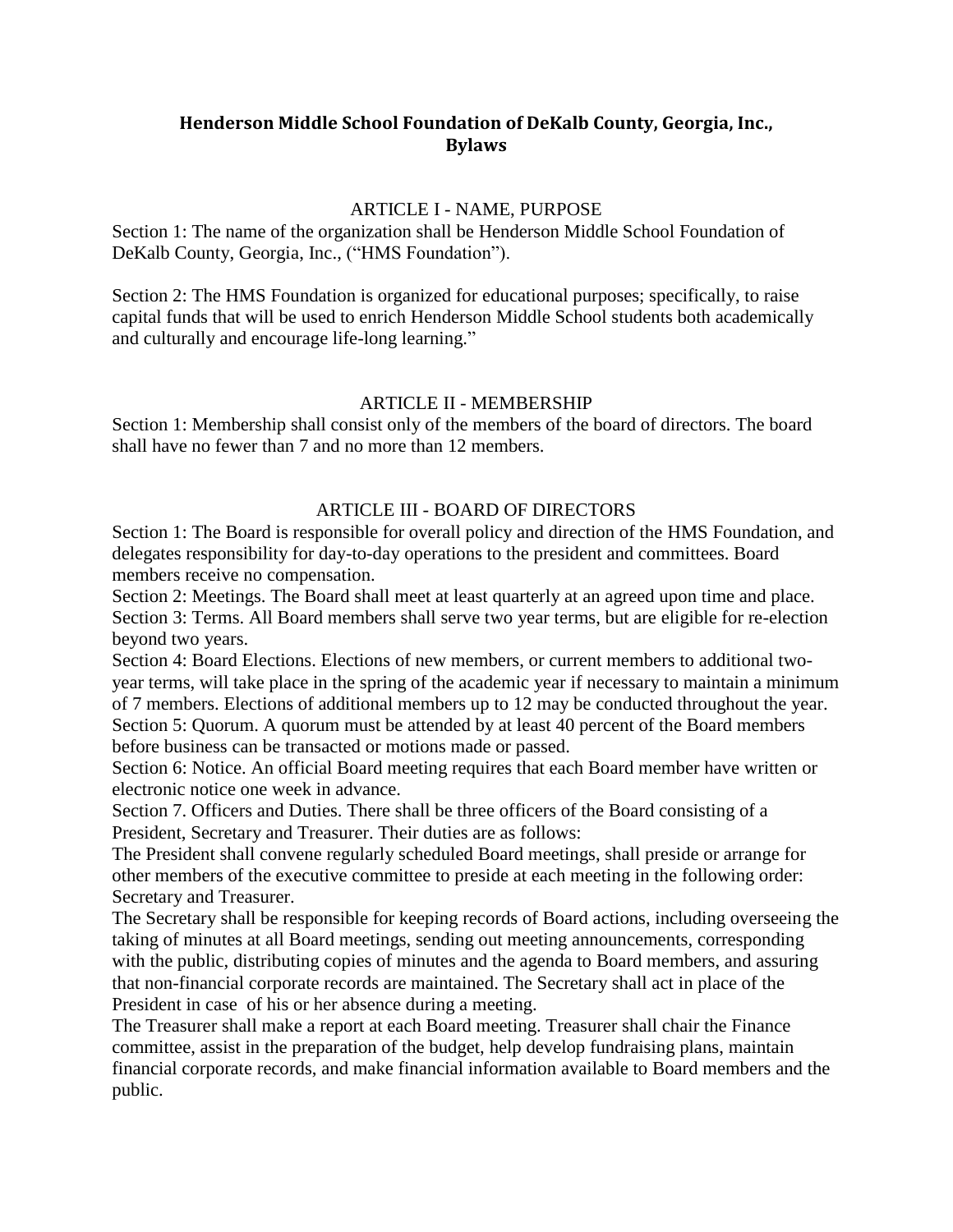All three officers (President, Secretary, and Treasurer) will be listed on any and all banking accounts and have signature authority to sign financial documents including but not limited to checks.

The President shall support the Secretary, Treasurer, and Committee Chairs in their responsibilities, including securing additional assistance with tasks if needed. Section 8. Election of Officers: The election or re-election of the three officers (President, Secretary, and Treasurer) for the following school year will be conducted in the spring if candidates are available. A Vice-President may also be elected to function as a substitute for the President in case of absence.

### ARTICLE IV: VACANCIES

Section 1: Vacancies. When a vacancy on the Board exists, nominations for new members may be received from present Board members by the Secretary two weeks in advance of a Board meeting. These nominations shall be sent out to Board members with the regular Board meeting announcement, to be voted upon at the next Board meeting.

Section 2: Resignation, Termination and Absences. Resignation from the Board must be in writing or electronically and received by the Secretary. A Board member shall be dropped for excess absences from the Board if s/he has three unexcused absences from Board meetings in a year. A Board member may be removed for other reasons by a three-fourths vote of the remaining directors.

Section 3: Special Meetings. Special meetings of the Board shall be called upon the request of the President or one-third of the Board. Notices of special meetings shall be sent out by the Secretary to each Board member one week in advance.

## ARTICLE V - COMMITTEES

Section 1: The Board may create committees as needed, such as fundraising, communications, etc. The Board President appoints all committee chairs.

Section 2: The three officers (President, Secretary, and Treasurer) serve as the members of the Executive Committee. Except for the power to amend the Articles of Incorporation and Bylaws, the Executive Committee shall have all of the powers and authority of the Board of Directors in the intervals between meetings of the Board of Directors, subject to the direction and control of the Board of Directors.

Section 3: Finance Committee. The Treasurer is chair of the Finance Committee, which includes three other Board members, one of which must include a member of the Executive Board who shall have equal access to all financial records, statements, and other financial information related to the HMS Foundation. The Finance Committee is responsible for developing and reviewing fiscal procedures, a fundraising plan, and an annual budget with staff and other Board members. The Board must approve the budget, and all expenditures must be within the budget. Any major change in the budget must be approved by the Board or the Executive Committee. Proposals to request foundation funds from persons other than board members may be received by the secretary two weeks in advance of a Board meeting and will be reviewed during the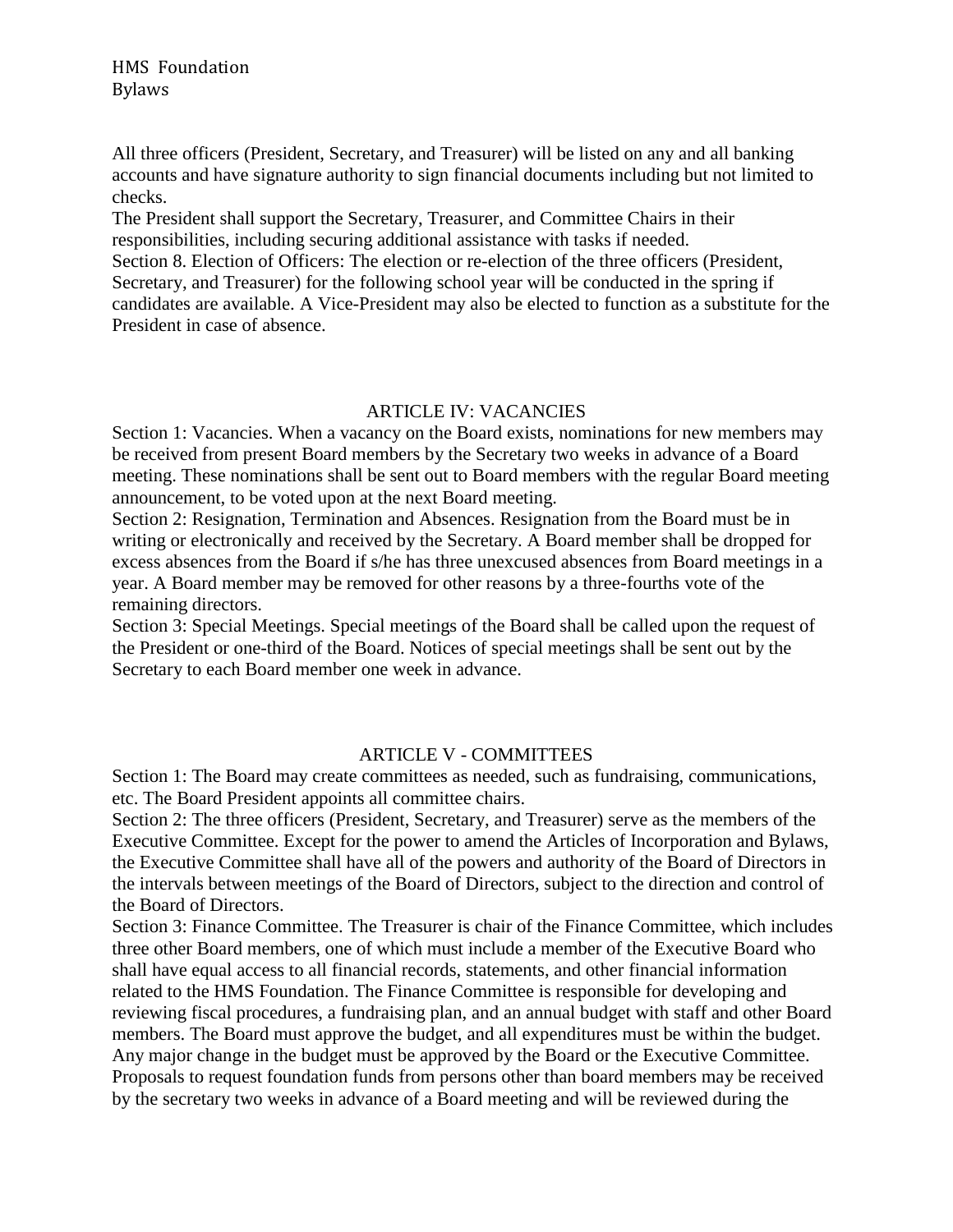HMS Foundation Bylaws

meeting. Funding requests that have urgent deadlines can also be proposed, discussed, and voted on by email. The fiscal year shall be the academic year. Annual reports are required to be submitted to the Board showing income, expenditures, and pending income. The financial records of the organization are public information and shall be made available to the membership, Board members, and the public.

# ARTICLE VI - ETHICS

Section 1: All Board members shall refrain from using the position of HMS Foundation Board member for personal or partisan gain or to benefit any person or entity over the interest of the school.

No Board member shall use or attempt to use their official position to secure unwarranted privileges, advantages, or employment for themselves, for any member of their immediate family, for any business organization with which the Council member is associated, or for any others.

No Board member shall act in their official capacity in any matter in which they, any member of their immediate family, or any business organization with which they are associated has a material financial interest, if such interest would reasonably be expected to impair their objectivity or independence of judgment.

No Board member shall solicit or accept, or knowingly allow any member of their immediate family or any business organization in which they are associated to solicit or accept, any gift, favor, loan, political contribution, service, promise of future employment, or other thing of value based upon an understanding that the gift, favor, loan, contribution, service, promise, or other thing of value was given or offered for the purpose of influencing that Board member in the discharge of their official duties for the Foundation.

No Board member shall use, or knowingly allow to be used, their official position or any information not generally available to the public which they receive or acquires in their capacity as a Council member for the purpose of securing financial gain themselves, any member of their immediate family, or any business organization with which they are associated. No Board member or immediate family member of a Board member shall accept any paid positions or receive payments for profit that are offered by the Board, for up to 6 months after the Board member resigned their official Board position.

No Board member shall accept a monetary fee or honorarium for a speaking engagement or for participation in a seminar, discussion panel, or other activity which directly relates to the Committee member's official duties.

Board members who are employed as school staff may accept payment from the board for activities that relate to their official duties, including but not limited to support for training and continuing education, if approved by the principal. However, the Board member shall abstain from voting on any such requests for funding that may include them.

Board members shall disclose immediately to the Board any conflict of which he or she becomes aware.